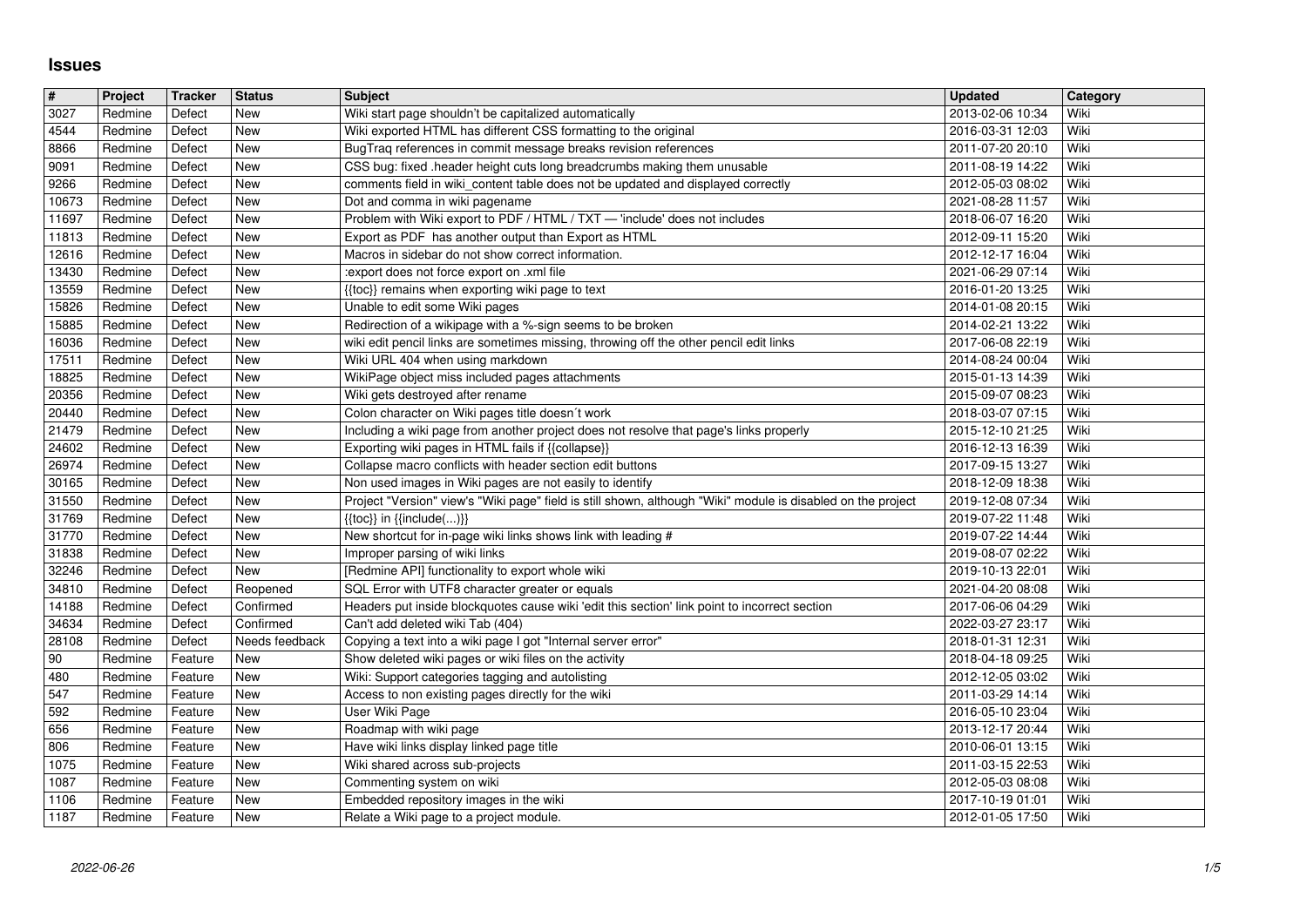| $\sqrt{t}$<br>1208 | Project<br>Redmine | <b>Tracker</b><br>Feature | <b>Status</b><br>New     | <b>Subject</b><br>Restructured text support for the wiki                                                           | <b>Updated</b><br>2013-12-19 04:10   | Category<br>Wiki |
|--------------------|--------------------|---------------------------|--------------------------|--------------------------------------------------------------------------------------------------------------------|--------------------------------------|------------------|
| 1213               | Redmine            | Feature                   | <b>New</b>               | Allow Slashes in wiki URLs                                                                                         | 2021-11-24 14:09                     | Wiki             |
| 1219<br>1226       | Redmine<br>Redmine | Feature<br>Feature        | <b>New</b><br><b>New</b> | Add an option to make RedCloth not use hard_breaks<br>query results on wiki pages                                  | 2008-07-03 11:50<br>2015-02-12 21:16 | Wiki<br>Wiki     |
| 1325               | Redmine            | Feature                   | New                      | Allow cross page links to reference attachments.                                                                   | 2008-11-11 10:36                     | Wiki             |
| 1330<br>1439       | Redmine<br>Redmine | Feature<br>Feature        | New<br>New               | Copy a Wiki Page<br>Interlinking between wiki and issues                                                           | 2021-08-25 16:06<br>2013-03-18 05:46 | Wiki<br>Wiki     |
| 1440<br>1504       | Redmine<br>Redmine | Feature<br>Feature        | New<br>New               | Questions/clarifications<br>Users should be able to replace a wiki file attachment                                 | 2008-06-13 12:30<br>2008-06-19 20:32 | Wiki<br>Wiki     |
| 1533               | Redmine            | Feature                   | <b>New</b>               | Link to included page in wiki                                                                                      | 2008-06-26 13:51                     | Wiki             |
| 1548<br>1722       | Redmine<br>Redmine | Feature<br>Feature        | <b>New</b><br><b>New</b> | bookmarks of wiki pages<br>Allow linking between release and docs                                                  | 2008-06-30 20:27<br>2008-07-31 14:38 | Wiki<br>Wiki     |
| 1856<br>1994       | Redmine<br>Redmine | Feature<br>Feature        | <b>New</b><br>New        | Link syntax is inconsistent<br>LaTEX support in Wiki, Forums and Issues                                            | 2008-09-21 14:03<br>2018-09-04 20:50 | Wiki<br>Wiki     |
| 2084               | Redmine            | Feature                   | New                      | Customizable "protocols" to generate external links                                                                | 2008-10-24 14:48                     | Wiki             |
| 2219<br>2355       | Redmine<br>Redmine | Feature<br>Feature        | New<br>New               | Export to LaTeX using Redcloth 4<br>add a link to diff page to wiki item in activity page                          | 2010-09-02 05:21<br>2014-10-07 01:53 | Wiki<br>Wiki     |
| 2636<br>2674       | Redmine<br>Redmine | Feature<br>Feature        | New<br><b>New</b>        | Feature Request: Wiki ACLs (Access control for individual pages)<br>wiki templates                                 | 2020-04-01 14:38<br>2021-08-25 16:01 | Wiki<br>Wiki     |
| 2698               | Redmine            | Feature                   | <b>New</b>               | Wiki Auto-Save currently editing page                                                                              | 2015-01-14 09:50                     | Wiki             |
| 2782<br>2876       | Redmine<br>Redmine | Feature<br>Feature        | <b>New</b><br><b>New</b> | Save + Continue or AJAX save POST<br>A simple plan for wiki concurrent edition                                     | 2014-06-25 15:03<br>2009-06-30 22:34 | Wiki<br>Wiki     |
| 2947<br>2953       | Redmine<br>Redmine | Feature<br>Feature        | New<br>New               | Add a wrapping-setting button to edit-windows<br>application launch URLs not rendered as link                      | 2009-03-11 00:42<br>2009-03-12 19:06 | Wiki<br>Wiki     |
| 3074               | Redmine            | Feature                   | New                      | Indention in Wiki of headings and corresponding content based on heading-depth                                     | 2015-01-27 20:24                     | Wiki             |
| 3205<br>3228       | Redmine<br>Redmine | Feature<br>Feature        | <b>New</b><br>New        | Wiki "Blocks"<br>Attatched wiki images are not included in export to HTML                                          | 2009-04-20 12:20<br>2010-08-24 00:33 | Wiki<br>Wiki     |
| 3272<br>3547       | Redmine<br>Redmine | Feature<br>Feature        | <b>New</b><br><b>New</b> | Ability to import wiki image from other wiki page<br>Wiki include macro: add ability to include single section     | 2021-11-01 01:34<br>2019-02-12 11:06 | Wiki<br>Wiki     |
| 3684               | Redmine            | Feature                   | <b>New</b>               | Cucumber features in wiki                                                                                          | 2009-07-31 09:11                     | Wiki             |
| 3765<br>3879       | Redmine<br>Redmine | Feature<br>Feature        | New<br>New               | Creating article in Wiki<br>"What Links Here" in right hand column                                                 | 2010-12-11 21:33<br>2015-04-07 18:17 | Wiki<br>Wiki     |
| 3933               | Redmine            | Feature                   | New                      | Add docbook export to wiki<br>Wiki attachment history                                                              | 2013-10-05 16:02                     | Wiki<br>Wiki     |
| 4032<br>4062       | Redmine<br>Redmine | Feature<br>Feature        | New<br>New               | Wiki: Feature request:Auto-replace text with another user-defined                                                  | 2009-10-15 09:42<br>2012-07-06 21:02 | Wiki             |
| 4258<br>4301       | Redmine<br>Redmine | Feature<br>Feature        | New<br>New               | Improve tab order in wikis<br>position Wiki Toc in sidebar                                                         | 2009-11-20 20:01<br>2011-08-02 06:59 | Wiki<br>Wiki     |
| 4372<br>4717       | Redmine<br>Redmine | Feature                   | New<br>New               | Wiki include macro: Include specific revision                                                                      | 2015-10-23 15:20                     | Wiki<br>Wiki     |
| 4987               | Redmine            | Feature<br>Feature        | New                      | Make wiki tab link use the actual link that contains the page name.<br>Convert internal URLs to canonic wiki links | 2010-02-02 15:21<br>2010-03-04 23:15 | Wiki             |
| 5029<br>5103       | Redmine<br>Redmine | Feature<br>Feature        | New<br>New               | Add discussion thread for each wiki page<br>status "out of date" for wiki pages                                    | 2010-03-10 09:57<br>2010-03-17 16:55 | Wiki<br>Wiki     |
| 5402               | Redmine            | Feature                   | New                      | Wiki diff: line by line instead of word by word                                                                    | 2011-01-05 23:58                     | Wiki             |
|                    |                    |                           |                          |                                                                                                                    |                                      |                  |
|                    |                    |                           |                          |                                                                                                                    |                                      |                  |
|                    |                    |                           |                          |                                                                                                                    |                                      |                  |
|                    |                    |                           |                          |                                                                                                                    |                                      |                  |
|                    |                    |                           |                          |                                                                                                                    |                                      |                  |
|                    |                    |                           |                          |                                                                                                                    |                                      |                  |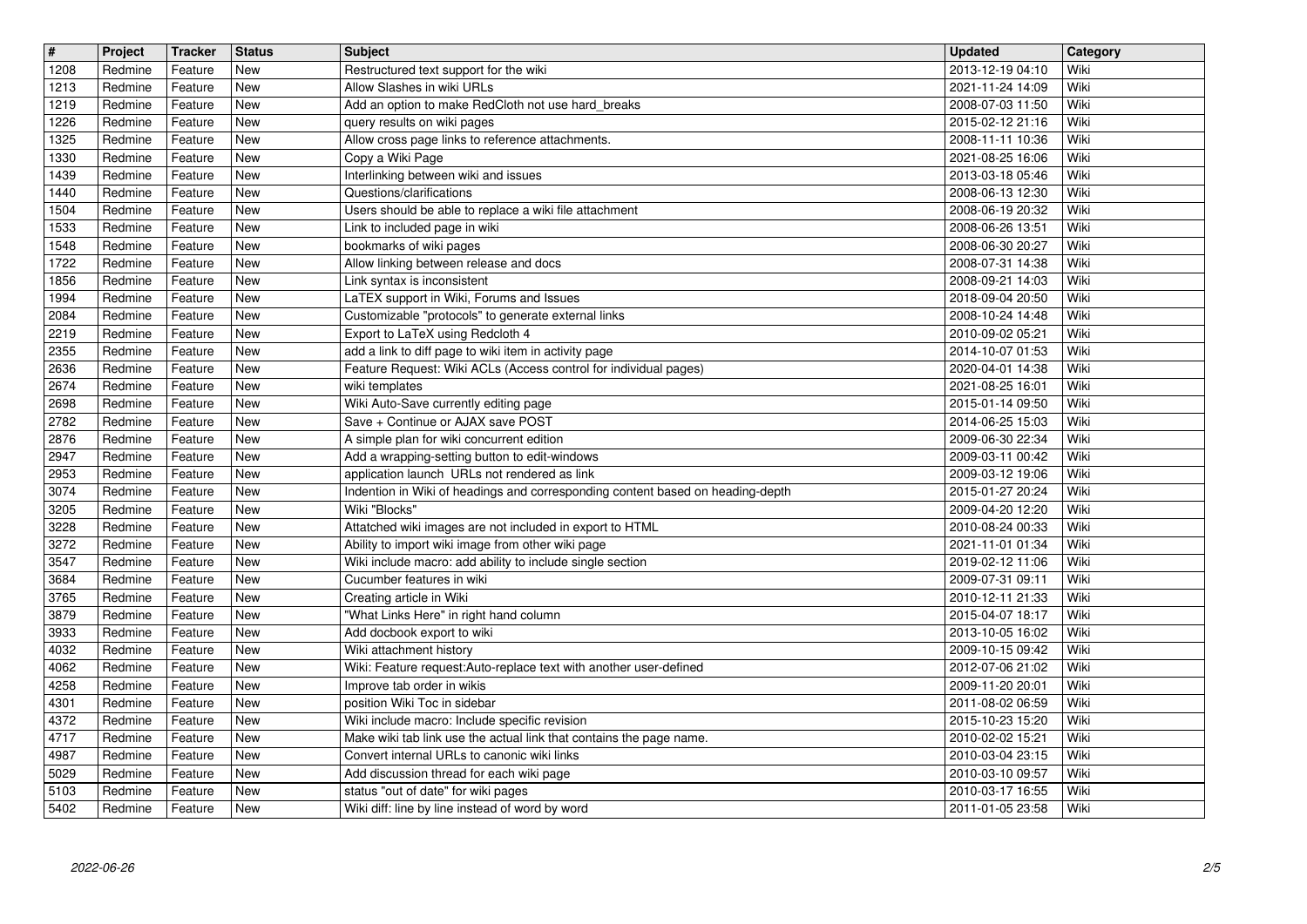| $\overline{\mathbf{H}}$<br>6188 | Project<br>Redmine | Tracker<br>Feature | <b>Status</b><br><b>New</b> | <b>Subject</b><br>Ability to link Wiki page specific version                                                 | <b>Updated</b><br>2012-06-29 14:51   | Category<br>Wiki |
|---------------------------------|--------------------|--------------------|-----------------------------|--------------------------------------------------------------------------------------------------------------|--------------------------------------|------------------|
| 6401                            | Redmine            | Feature            | <b>New</b>                  | Make Wiki Redirects editable                                                                                 | 2020-11-09 16:35                     | Wiki             |
| 6845<br>6989                    | Redmine<br>Redmine | Feature<br>Feature | <b>New</b><br><b>New</b>    | Add a real title field for wiki pages<br>Wiki template for version wiki pages                                | 2011-12-08 12:08<br>2010-11-26 17:21 | Wiki<br>Wiki     |
| 7066                            | Redmine            | Feature            | <b>New</b>                  | Develop wiki save and continue feature                                                                       | 2011-01-17 20:49                     | Wiki             |
| 7200<br>7536                    | Redmine<br>Redmine | Feature<br>Feature | <b>New</b><br>New           | Current Page Inheritance in Sidebar<br>Automatic routing to another project's WIKI (Global WIKI)             | 2010-12-29 20:12<br>2011-02-04 00:18 | Wiki<br>Wiki     |
| 7749                            | Redmine            | Feature            | New                         | Set the order of sub wiki pages manully on "index by title"                                                  | 2011-03-01 18:35                     | Wiki             |
| 7971<br>8463                    | Redmine<br>Redmine | Feature<br>Feature | New<br>New                  | Syntax to create a link that opens a new windows<br>View Wiki source                                         | 2011-03-23 20:40<br>2011-05-30 10:55 | Wiki<br>Wiki     |
| 8928                            | Redmine            | Feature            | <b>New</b>                  | Use autocomplete in the wiki rename page to change parent page                                               | 2011-07-30 10:51                     | Wiki             |
| 9114<br>9115                    | Redmine<br>Redmine | Feature<br>Feature | <b>New</b><br><b>New</b>    | List incoming links in wiki-pages<br>special lists of wiki-pages                                             | 2011-12-07 16:44<br>2011-08-24 11:43 | Wiki<br>Wiki     |
| 9315<br>9482                    | Redmine<br>Redmine | Feature<br>Feature | <b>New</b><br><b>New</b>    | Wiki Page as MS OneNote<br>Wiki - minor change without notification                                          | 2011-09-24 16:56<br>2012-03-08 16:48 | Wiki<br>Wiki     |
| 9601                            | Redmine            | Feature            | New                         | Multi language wiki                                                                                          | 2020-06-21 18:21                     | Wiki             |
| 9733<br>10035                   | Redmine<br>Redmine | Feature<br>Feature | New<br>New                  | WIKI macro to insert database query result as wiki table<br>Include sub-projects in the breadcrumb           | 2011-12-13 10:47<br>2012-01-20 14:18 | Wiki<br>Wiki     |
| 10406                           | Redmine            | Feature            | New                         | Wiki tree bulk edit                                                                                          | 2012-03-08 17:35                     | Wiki             |
| 10407<br>10568                  | Redmine<br>Redmine | Feature<br>Feature | <b>New</b><br>New           | Wiki page has a tree weight<br>Real-Time Collaborative Editor Wiki                                           | 2012-03-08 17:11<br>2015-07-14 05:17 | Wiki<br>Wiki     |
| 10729                           | Redmine            | Feature            | <b>New</b>                  | Embedded wiki pages should have their headings editable from the embedding page                              | 2012-05-03 11:37                     | Wiki             |
| 11344<br>11351                  | Redmine<br>Redmine | Feature<br>Feature | <b>New</b><br><b>New</b>    | Alternate names for Index by title/date<br>Extract code snippets from a project's VCS directly into the wiki | 2017-01-10 03:42<br>2012-07-09 13:11 | Wiki<br>Wiki     |
| 11519                           | Redmine            | Feature            | New                         | Ability to edit wiki comments after entry saved                                                              | 2019-05-01 01:01                     | Wiki             |
| 11978<br>12051                  | Redmine<br>Redmine | Feature<br>Feature | New<br>New                  | Wiki pages for groups or wiki pages section with separate ACL<br>Wiki variables                              | 2012-09-28 03:03<br>2012-10-12 23:13 | Wiki<br>Wiki     |
| 12875                           | Redmine            | Feature            | New<br><b>New</b>           | Wiki links to Overview/Activity/Roadmap/Issues/Documents/Files/News/Forums/etc of a particular project       | 2013-01-20 21:34                     | Wiki<br>Wiki     |
| 13294<br>13369                  | Redmine<br>Redmine | Feature<br>Feature | <b>New</b>                  | More powerful includes<br>Hidden wiki text that can be view-ed with adequate rights                          | 2013-02-26 13:37<br>2013-03-10 14:19 | Wiki             |
| 13615<br>14115                  | Redmine<br>Redmine | Feature<br>Feature | New<br>New                  | Back (or HEAD) link in Wiki history page.<br>Wiki enhancements: parent page and ajax                         | 2013-03-27 21:02<br>2014-04-24 14:19 | Wiki<br>Wiki     |
| 15911                           | Redmine            | Feature            | <b>New</b>                  | Back to top in Wiki                                                                                          | 2014-01-20 16:17                     | Wiki             |
| 16252<br>16323                  | Redmine<br>Redmine | Feature<br>Feature | New<br>New                  | Private wiki<br>Wiki Page Export as md file.                                                                 | 2018-03-31 08:40<br>2014-03-12 07:53 | Wiki<br>Wiki     |
| 16324                           | Redmine            | Feature            | New                         | Wiki export as docx file.                                                                                    | 2016-05-31 10:53                     | Wiki             |
| 16469<br>16729                  | Redmine<br>Redmine | Feature<br>Feature | New<br>New                  | Make Diff possible for all revisions<br>properties of issue dynamically available in wiki                    | 2014-03-31 09:19<br>2014-05-01 10:31 | Wiki<br>Wiki     |
| 16996                           | Redmine            | Feature            | <b>New</b>                  | Reciprocal links (or, "Related wiki pages")                                                                  | 2020-07-15 17:03                     | Wiki             |
| 17072<br>17093                  | Redmine<br>Redmine | Feature<br>Feature | New<br>New                  | Integration redmine wiki with yUML syntax<br>Roll Based Wiki Permissions                                     | 2014-06-04 18:44<br>2014-07-03 06:23 | Wiki<br>Wiki     |
| 17238                           | Redmine            | Feature            | New                         | Searching parsed wiki content - Cache option for Wiki pages                                                  | 2014-09-26 11:25                     | Wiki             |
| 17776                           | Redmine            | Feature            | New                         | Add an option for the wiki start page to be "index by title"                                                 | 2016-10-27 16:40                     | Wiki             |
|                                 |                    |                    |                             |                                                                                                              |                                      |                  |
|                                 |                    |                    |                             |                                                                                                              |                                      |                  |
|                                 |                    |                    |                             |                                                                                                              |                                      |                  |
|                                 |                    |                    |                             |                                                                                                              |                                      |                  |
|                                 |                    |                    |                             |                                                                                                              |                                      |                  |
|                                 |                    |                    |                             |                                                                                                              |                                      |                  |
|                                 |                    |                    |                             |                                                                                                              |                                      |                  |
|                                 |                    |                    |                             |                                                                                                              |                                      |                  |
|                                 |                    |                    |                             |                                                                                                              |                                      |                  |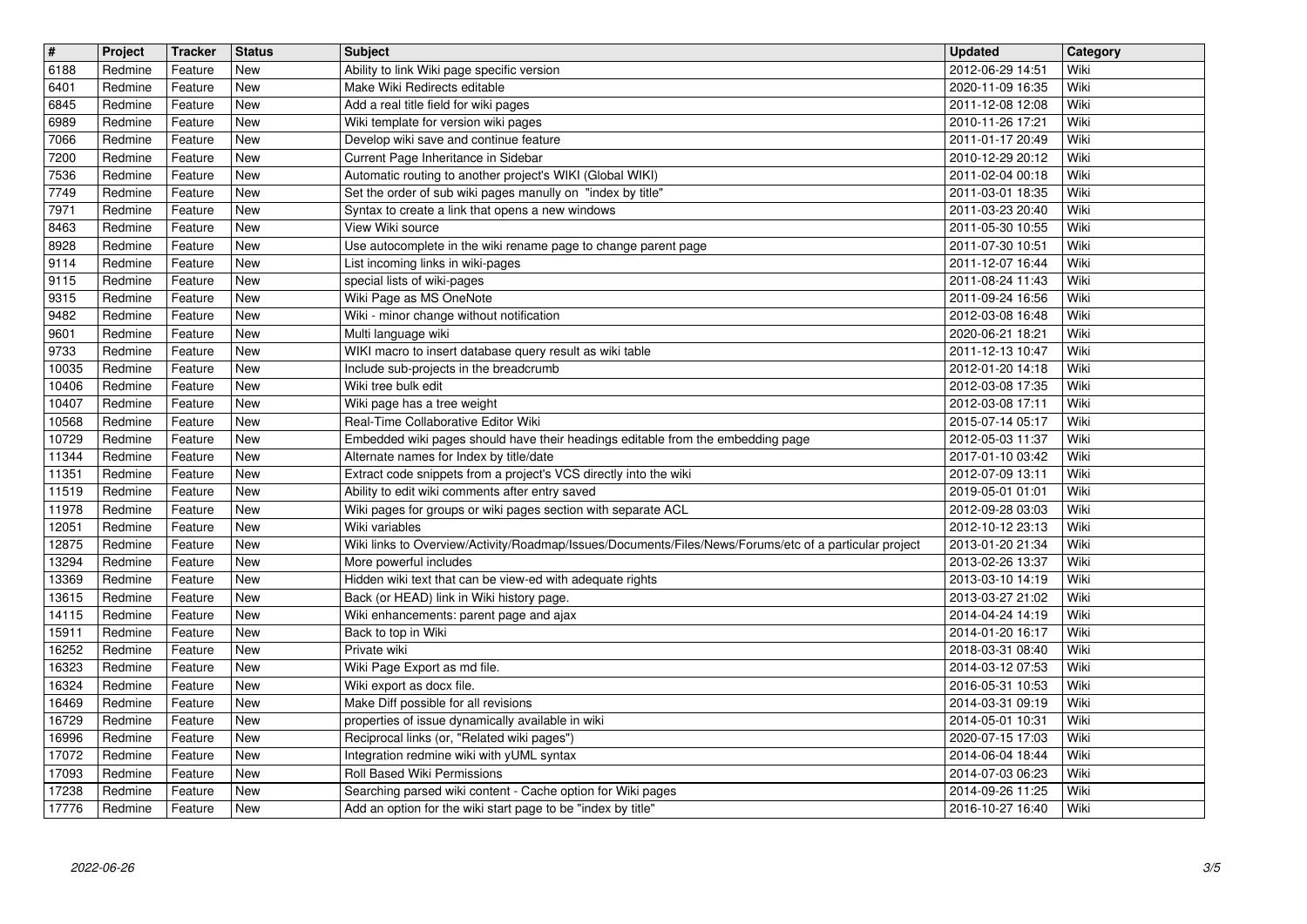| $\overline{\mathbf{H}}$<br>17797 | Project<br>Redmine | Tracker<br>Feature | <b>Status</b><br>New     | <b>Subject</b>                                                                                                                                                                               | <b>Updated</b><br>2014-10-03 14:16   | Category<br>Wiki                               |
|----------------------------------|--------------------|--------------------|--------------------------|----------------------------------------------------------------------------------------------------------------------------------------------------------------------------------------------|--------------------------------------|------------------------------------------------|
| 17894                            | Redmine            | Feature            | <b>New</b>               | If no wiki pages have been created, wiki tab should return something more informative than 404<br>Collapse macro parameter to uncollapse by default                                          | 2014-09-17 11:03                     | Wiki                                           |
| 18042                            | Redmine            | Feature            | <b>New</b><br><b>New</b> | Link to a specific repository in another project                                                                                                                                             | 2014-10-07 13:17                     | Wiki<br>Wiki                                   |
| 18243<br>18257                   | Redmine<br>Redmine | Feature<br>Feature | <b>New</b>               | Display list of page attachments in edit mode<br>Allow wiki macros to define the markup used for their documentation                                                                         | 2014-10-30 16:12<br>2014-11-14 03:49 | Wiki                                           |
| 18295                            | Redmine            | Feature            | <b>New</b>               | Soft delete of wiki pages                                                                                                                                                                    | 2018-11-12 13:41                     | Wiki                                           |
| 18656<br>18669                   | Redmine<br>Redmine | Feature<br>Feature | New<br>New               | Markdown links priority<br>Ability to remove Wiki (page) history                                                                                                                             | 2014-12-16 15:20<br>2020-04-01 06:49 | Wiki<br>Wiki                                   |
| 19826                            | Redmine            | Feature            | <b>New</b>               | Add calendar in wiki pages                                                                                                                                                                   | 2015-05-13 15:04                     | Wiki                                           |
| 20126<br>20426                   | Redmine<br>Redmine | Feature<br>Feature | New<br><b>New</b>        | Index by date: Show the current a revision number and add a link to show the diff<br>Access to User Account Data from wiki to generate automatic lists in wiki by macro "TaggedUserAccounts' | 2015-06-18 15:22<br>2015-08-27 10:14 | Wiki<br>Wiki                                   |
| 20435                            | Redmine            | Feature            | <b>New</b>               | Search wiki in specific languages                                                                                                                                                            | 2015-07-30 01:26                     | Wiki                                           |
| 21957<br>21969                   | Redmine<br>Redmine | Feature<br>Feature | New<br><b>New</b>        | Option ignore whitespace in Wiki diff<br>Add a wiki action to list (lost/hidden) pages which are not referenced in the parent page                                                           | 2016-02-05 05:05<br>2016-09-10 21:11 | Wiki<br>Wiki                                   |
| 22923                            | Redmine            | Feature            | <b>New</b>               | Export Wiki to ODT                                                                                                                                                                           | 2018-06-05 17:24                     | Wiki                                           |
| 22958<br>26303                   | Redmine<br>Redmine | Feature<br>Feature | New<br>New               | RFE: Create new 'include_once' macro that pulls in contents from included page once<br>Wiki include macro: add icons for editing and viewing an included wiki page                           | 2016-06-24 17:21<br>2017-06-29 13:54 | Wiki<br>Wiki                                   |
| 26400                            | Redmine            | Feature            | New                      | Side by side diff view in wiki                                                                                                                                                               | 2017-07-10 13:36                     | Wiki                                           |
| 26530<br>26593                   | Redmine<br>Redmine | Feature<br>Feature | New<br><b>New</b>        | Links to Wiki pages of unauthorized projects should be smarter<br>Change language by url parameter                                                                                           | 2018-01-17 00:48<br>2017-07-31 17:59 | Wiki<br>Wiki                                   |
| 27233                            | Redmine            | Feature            | New                      | Improve Drop-Down list on Wiki Pages                                                                                                                                                         | 2017-10-23 18:07                     | Wiki                                           |
| 28947<br>29048                   | Redmine<br>Redmine | Feature<br>Feature | New<br>New               | Show the existing attachments on the wiki editing page<br>Wiki page permission level                                                                                                         | 2018-06-27 07:57<br>2018-06-22 17:19 | Wiki<br>Wiki                                   |
| 29631                            | Redmine            | Feature            | <b>New</b>               | Add support to include repository file content in Wiki                                                                                                                                       | 2018-09-28 15:00                     | Wiki                                           |
| 31631<br>36840                   | Redmine<br>Redmine | Feature<br>Feature | New<br>New               | Add links to child pages to wiki page<br>Migrate Wiki needs an update.                                                                                                                       | 2019-06-27 08:51<br>2022-03-25 21:01 | Wiki<br>Wiki                                   |
| 550                              | Redmine            | Feature            | Reopened                 | Function to export whole wiki                                                                                                                                                                | 2015-06-03 01:18                     | Wiki                                           |
| 1700<br>1857                     | Redmine<br>Redmine | Patch<br>Patch     | <b>New</b><br><b>New</b> | Support for extra macros to help in move from trac<br>Make {{toc}} render as properly nested list + skip support                                                                             | 2011-12-05 10:20<br>2010-11-06 19:46 | Wiki<br>Wiki                                   |
| 3274                             | Redmine            | Patch              | <b>New</b>               | Wiki Page Categories                                                                                                                                                                         | 2010-10-25 17:02                     | Wiki                                           |
| 3749<br>3806                     | Redmine<br>Redmine | Patch<br>Patch     | <b>New</b><br><b>New</b> | Wiki. TOC. The standardised anchors and admissible "fragment" part of URI.<br>Template engine                                                                                                | 2009-08-18 01:10<br>2018-01-16 17:13 | Wiki<br>Wiki                                   |
| 6330                             | Redmine            | Patch              | <b>New</b>               | Hyperlinks with "%" or "!" at the end                                                                                                                                                        | 2010-10-05 15:04                     | Wiki                                           |
| 9096<br>13665                    | Redmine<br>Redmine | Patch<br>Patch     | <b>New</b><br><b>New</b> | Fix redirection to non-latin wiki pages after logon<br>atom available on wiki page footer                                                                                                    | 2011-08-24 18:25<br>2018-08-27 14:39 | Wiki<br>Wiki                                   |
| 15982                            | Redmine            | Patch              | <b>New</b>               | Inconsitent wiki history functionaility                                                                                                                                                      | 2014-02-07 10:31                     | Wiki                                           |
| 29649<br>32381                   | Redmine<br>Redmine | Patch<br>Patch     | New<br><b>New</b>        | Rake task to export wiki to HTML/PDF<br>Wiki preview : manage dynamic content                                                                                                                | 2022-06-02 15:25<br>2019-10-31 18:04 | Wiki<br>Wiki                                   |
| 7095                             | Redmine            | Defect             | New                      | Spam filter false trigger                                                                                                                                                                    | 2010-12-10 23:08                     | Website (redmine.org)                          |
| 9172<br>9272                     | Redmine<br>Redmine | Defect<br>Defect   | New<br>New               | New issue page should frown upon test issue submissions<br>Edit some wiki pages possible.                                                                                                    | 2011-09-02 09:11<br>2011-10-07 02:46 | Website (redmine.org)<br>Website (redmine.org) |
| 9633<br>10292                    | Redmine<br>Redmine | Defect<br>Defect   | New<br>New               | Some typos on the front page.<br>replying to messages in forum is always considered spam                                                                                                     | 2011-12-23 13:17<br>2012-02-22 20:41 | Website (redmine.org)<br>Website (redmine.org) |
|                                  |                    |                    |                          |                                                                                                                                                                                              |                                      |                                                |
|                                  |                    |                    |                          |                                                                                                                                                                                              |                                      |                                                |
|                                  |                    |                    |                          |                                                                                                                                                                                              |                                      |                                                |
|                                  |                    |                    |                          |                                                                                                                                                                                              |                                      |                                                |
|                                  |                    |                    |                          |                                                                                                                                                                                              |                                      |                                                |
|                                  |                    |                    |                          |                                                                                                                                                                                              |                                      |                                                |
|                                  |                    |                    |                          |                                                                                                                                                                                              |                                      |                                                |
|                                  |                    |                    |                          |                                                                                                                                                                                              |                                      |                                                |
|                                  |                    |                    |                          |                                                                                                                                                                                              |                                      |                                                |
|                                  |                    |                    |                          |                                                                                                                                                                                              |                                      |                                                |
|                                  |                    |                    |                          |                                                                                                                                                                                              |                                      |                                                |
|                                  |                    |                    |                          |                                                                                                                                                                                              |                                      |                                                |